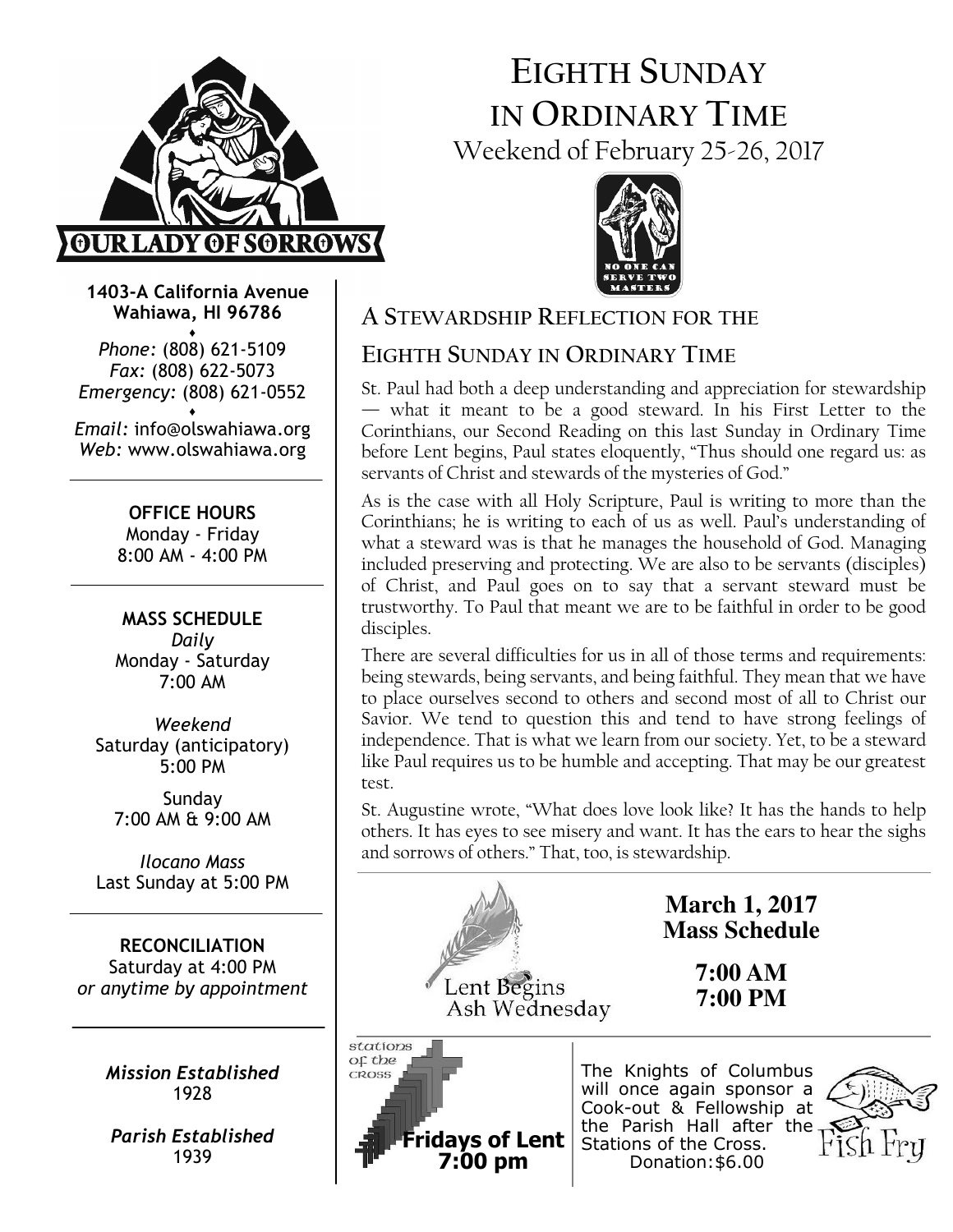# WEEKLY CALENDAR

| <b>Feb 25 (Sat)</b> | 8th Sunday in Ordinary Time                                                                                                                                                        |  |
|---------------------|------------------------------------------------------------------------------------------------------------------------------------------------------------------------------------|--|
| Feb 26 (Sun)        | 8th Sunday in Ordinary Time<br>10:30am RE classes<br>11:30am Burning of Branches (PH)<br>2:30pm Combined Choir (CH)<br>5:00pm Ilocano Mass                                         |  |
| Feb 27 (Mon)        | Weekday<br>6:30pm Middle School Ministry (Lib)<br>EPIC Young Adult Mardi Gras (PH)<br>7:00pm                                                                                       |  |
| Feb 28 (Tue)        | Weekday                                                                                                                                                                            |  |
| Mar 1 (Wed)         | Ash Wednesday<br>7:00am Mass w/Distribution of Ashes<br>6:30pm Kupuna Kokua Ministry Mtg (PH)<br>7:00pm Mass w/Distribution of Ashes                                               |  |
| Mar $2$ (Thu)       | Thursday after Ash Wednesday<br>9:00am Craft Guild (PH)<br>10:00am Charismatic Prayer Group (Lib)                                                                                  |  |
| Mar 3 (Fri)         | <b>St Katherine Drexel</b><br><b>First Friday</b><br>7:00am<br>Mass / Eucharistic Adoration<br>8:00am Wahiawa Ministers' Mtg<br>8:30am Benediction<br>7:00pm Stations of the Cross |  |
| Mar 4 (Sat)         | <b>St Casimir</b><br>9:00am 1st Reconciliation                                                                                                                                     |  |
| Mar $5 (Sun)$       | 1st Sunday of Lent<br>10:30am RE classes<br>10:30am Parent 1st Communion Class (PH)                                                                                                |  |

∗OLS = Our Lady of Sorrows / CH = Church / PH = Parish Hall / Lib = Library / Sch = School MMP = Mililani Mortuary Park / WGH = Wahiawa General Hospital

## **OBITUARY: MAY THEY REST IN PEACE**

**+Mariano (Carl) Caraulia** Mar. 10 11:45am Funeral Svc – MMP **+Marina Evangelista** Mar. 15 6:30pm Wake Svc – MMP Mar. 16 11:00am Funeral Mass - OLS **+Aurelio Moises** Mar. 29 11:45am Funeral Svc – MMP **+Pacita "Pat" Tolentino** 10:15am Funeral Svc – MMP

There will be a burning of last year's blessed branches today at 11:30 AM at the parish hall.



**Let it Be Done…** *A Morning of Recollection on the Feast of the Annunciation*  Sponsored by St. Anthony Retreat Center **Saturday, March 25, 2017 9:00 AM—12:00 Noon** 

Call to register or for more info 845-0065 Light refreshments will be served. Donations accepted.



# TODAY'S READINGS

[Liturgical Color: Green]

#### **Isaiah 49:14-15**

Isaiah reminds Israel that, as a mother loves her infant, the Lord loves his people.

**1 Corinthians 4:1-5** We are administrators of the mysteries of Christ.

> **Matthew 6:24-34**  No one can serve two masters. Therefore, we must choose either to live for the world or to live for Christ.

NEXT SUNDAY'S READINGS [Liturgical Color: Violet] Genesis 2:7-9; 3:1-7 · Romans 5:12-19 · Matthew 4:1-11

#### **ASH WEDNESDAY'S READINGS**

[Liturgical Color: Violet]

**Joel 2:12-18**  Even now, says the Lord, return to me with your whole heart.

**2 Corinthians 5:20-6:2**  We implore on behalf of Christ, be reconciled to God.

**Matthew 6:1-6, 16-18**  Your Father who sees what is hidden will repay you.

### **STEWARDSHIP OF TREASURE**

| Weekend of February 18-19, 2017    |            |  |
|------------------------------------|------------|--|
| <b>OFFERINGS</b>                   |            |  |
| Sunday Offering                    | \$4,099.51 |  |
| Christmas                          | 7.75       |  |
| Special Donation                   | 50.00      |  |
| <b>MISCELLANEOUS OFFERINGS</b>     |            |  |
| Funeral                            | 650.00     |  |
| Mass Intentions                    | 20.00      |  |
| <b>OTHERS</b>                      |            |  |
| Candles                            | 315.15     |  |
| <b>FIF Pledge Payments</b>         | 835.00     |  |
| <b>Mahalo for your generosity!</b> |            |  |

Offertory Envelopes: Please call the bookkeeper at 621-5109 ext. 9720 if you are in need of a new box.

# Congregation of the Sacred Hearts of Jesus & Mary 1st Annual **Seminarian Education Fundraiser** Saturday, April 29, 2017 Mass-10:00 AM Lunch-11:00 AM St. Ann Church & Model Schools

There are two seminarians from Hawaii. Tickets on sale this weekend following all the Masses. A bus will be provided if there is enough interest. For more info contact Tony Espiritu at 621-7275.

#### **MAHALO** to…

**Max Velasco** and **Robert Pagliai** for cleaning the men's & women's restrooms. **The Altar Society** and **volunteers** for cleaning the church every weekend in January.